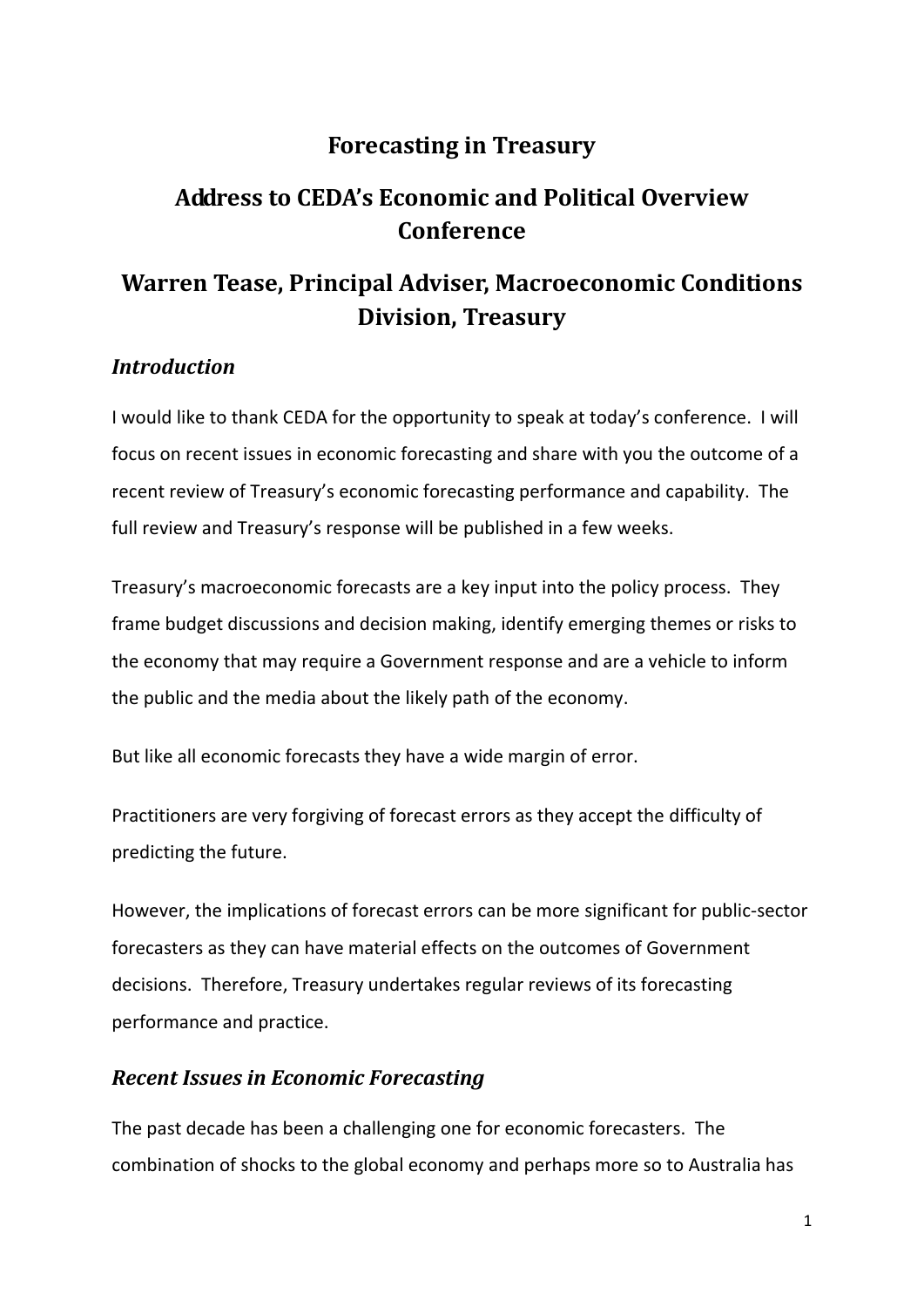been unprecedented. In that time Australia has experienced the upswing of the commodities boom, the financial crisis of 2008 and now the decline in mining investment and commodity prices. And we have witnessed extraordinary policy responses around the world.

In these circumstances it is not surprising that forecasters have been challenged.

Few identified that the strains in financial markets in 2007 and 2008 would result in the worst global recession since the Great Depression. But there was nothing new in this. History shows that it is particularly difficult to pick turning points in the economy.

Few also quantified the lingering consequences of the financial crisis and other factors constraining economic growth after the crisis even though those consequences were qualitatively understood.

Most forecasts for growth in most economies have been persistently too high over the past few years.

In that time, a key feature of the forecasts for the global economy and for Australia has been the persistent downgrading of forecasts. The chart shows the evolution of IMF forecasts for global growth and Consensus forecasts for Australia since 2010.

The pattern of downgrades is clear. In almost every year since the crisis, forecasters have been too optimistic about the outlook for growth. Treasury's forecasts have exhibited the same behaviour.

This persistent bias is perhaps the most unusual attribute of recent experience, at least in Treasury's case, as past forecasting reviews have shown that Treasury's real GDP forecasts have not exhibited persistent errors over time.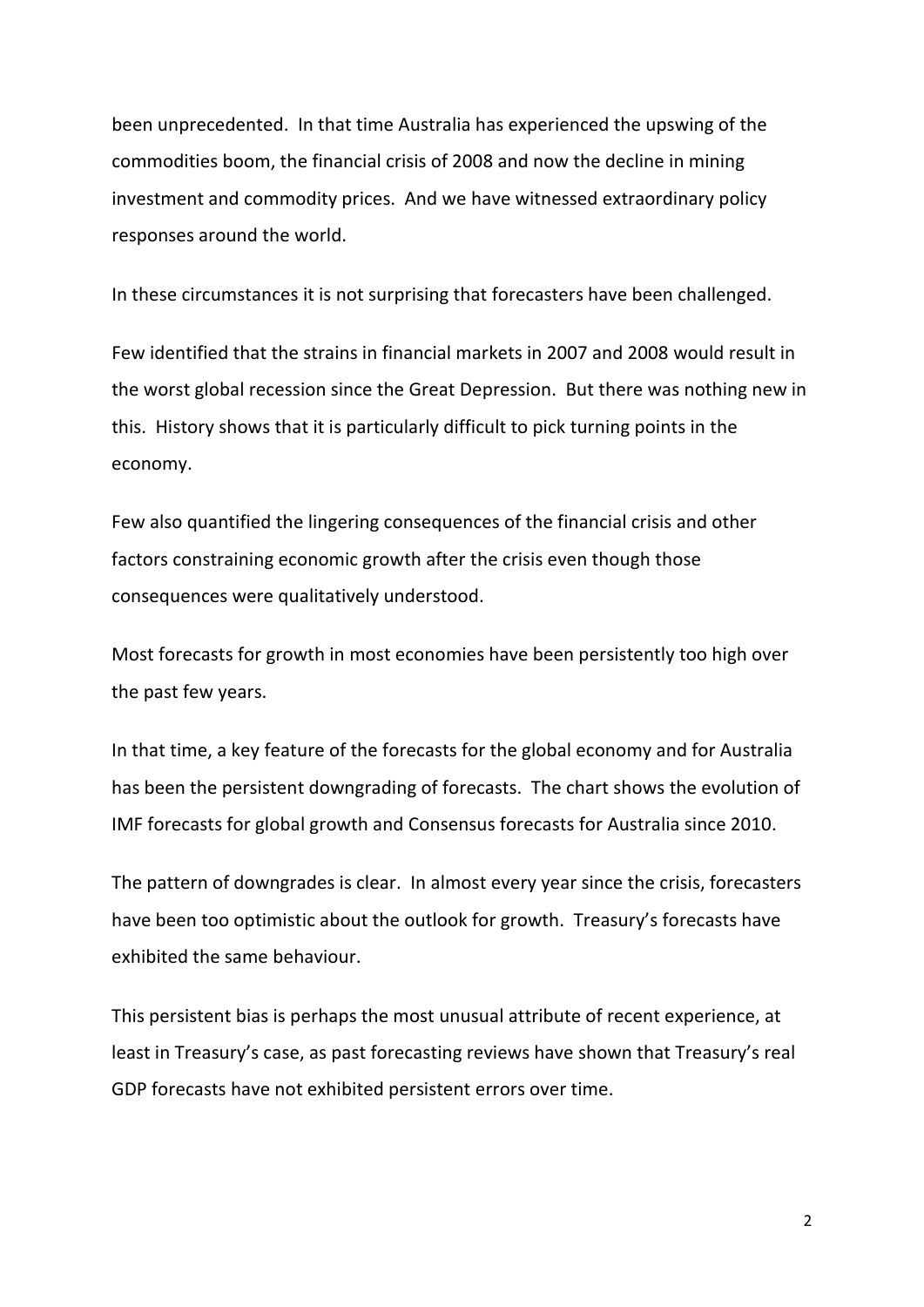

#### **Chart 1 — Evolution of global and Australian real GDP growth forecasts**

Source: IMF World Economic Outlook Source: Consensus Economics

In hindsight it is possible to patch together an explanation for this bias in most forecasts that would involve: the lingering consequences of the financial crisis; the more cautious saving and investment behaviour of households and firms; and slowing productivity growth in many countries. For Australia, this would be complemented by the decline in commodity prices and mining investment and the more recent slower population growth.

But not all of these are surprises. Experience has shown that big financial crises have long-lasting effects on an economy, that balance sheet repair by the household and corporate sectors constrain growth and that changes in the participation and growth of the workforce change the potential growth rates of the economy. And we knew that commodity prices and mining investment would fall.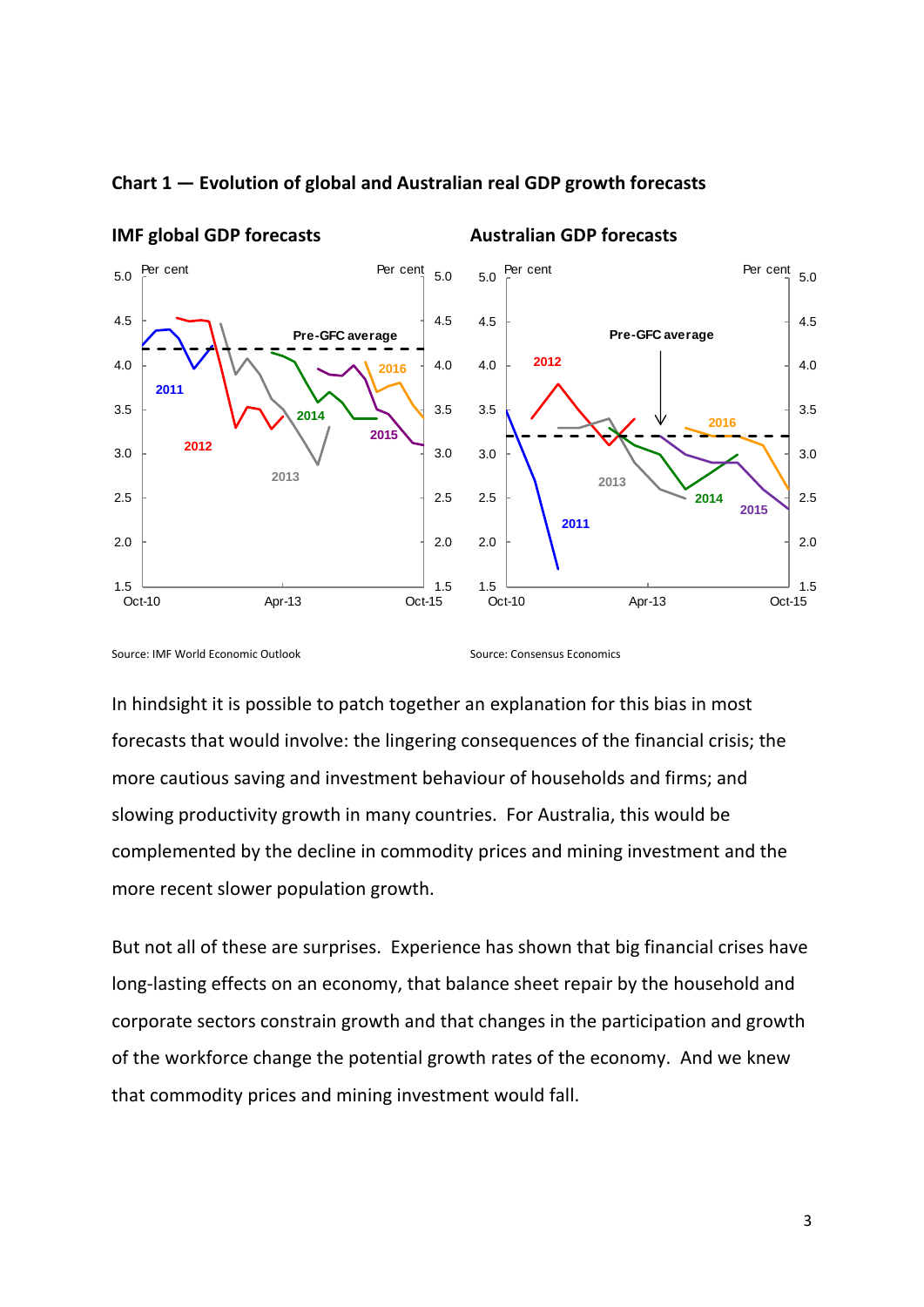So if these factors drove the outcomes of the past few years why did most forecasts not capture them?

Errors in our knowledge of the economy and errors in our assumptions about exogenous factors have both been important in my view.

The lingering effect of the financial crisis on private spending has been understood but probably not well quantified. This is especially the case for business investment, where financial conditions have appeared to be very favourable for investment for some time. But this has not been reflected in stronger investment in Australia or globally.

At the same time, commodity prices have fallen more dramatically than most expected.

And important changes in the supply-side of the economy in Australia such as slower population growth have only been gradually revealed by the data.

Each of these factors would be difficult to incorporate into forecasts by themselves but it is likely that the cumulative effect of all of these factors happening at once was difficult to quantify.

What is also likely in my view, but difficult to prove, is that there is a natural bias in forecasting to assume that the past will be a reliable guide to the future. This is not a bad assumption most of the time but will bias forecasts in periods like the present when we are dealing with not one but a range of unusual forces.

## *Forecasting in Treasury*

I recently joined Treasury and was asked by the Secretary to conduct a review of its forecasting process.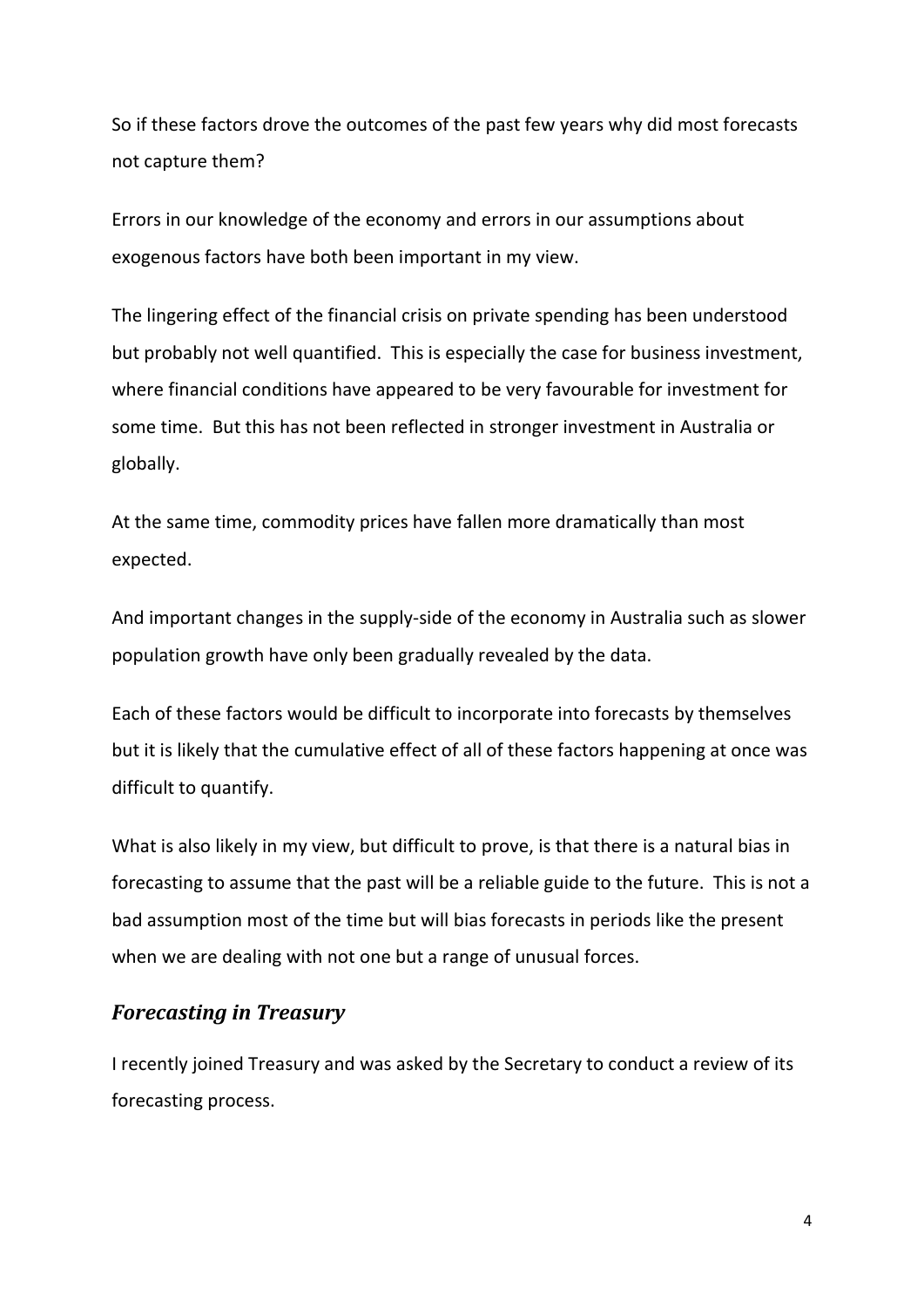As part of the ongoing management of its capabilities Treasury regularly reviews the performance and production of its forecasts. The last review was conducted in 2012, with earlier reviews in 2005 and 2002. This review should therefore be seen as part of the regular auditing of Treasury's capability.

But unlike earlier reviews, my focus was not on recent forecasting performance but instead was focussed on the forecasting processes in place in Treasury and whether they were structured to produce reliable forecasts.

In conducting this review I drew on the conclusions of earlier reviews of forecasting performance, interviews with staff involved in forecasts, observations of the recent MYEFO forecasting round, the approach of other public-sector organisations to forecasting as well as my observations of private-sector forecasting.

The quantitative conclusions of Treasury's past forecasting reviews were very consistent. They found that Treasury's forecasts were:

-- unbiased. That is they did not reveal persistent errors in the one direction over a long period of time;

-- comparable in accuracy to other agencies and private forecasters;

-- and, like other forecasters, missed turning points in the economy.

Digging a little deeper into this quantitative work I would also observe that Treasury's forecasts did well in normal times but were challenged when conditions were unusual.

Thus, while there was no evidence of persistent errors over a very long time period, Treasury's forecasts were punctuated by persistent and sometimes large errors over horizons relevant for policy makers and their advisers.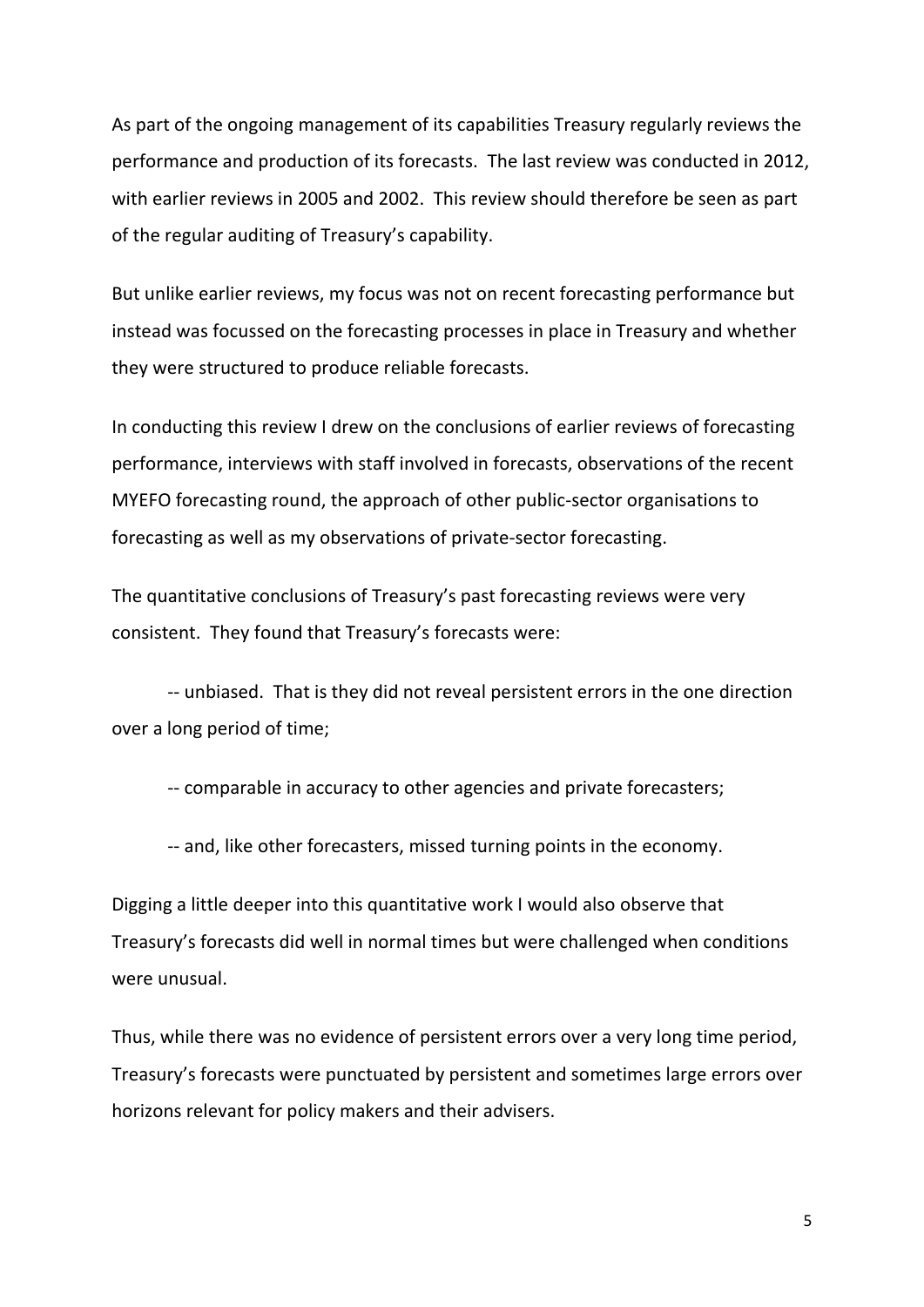This can be seen in the following chart which compares Treasury's forecasts of nominal GDP growth with actual outcomes since the early 1990s. I use nominal rather than real GDP as it is a key input into forecasting budget outcomes.



**Chart 2 — Nominal GDP Forecasts and Outcomes**

Source: Budget papers and ABS cat. no. 5206.0

It shows three distinct periods of forecast errors. Forecasts regularly overestimated nominal GDP growth in the early 1990s and after the financial crisis while understating outcomes for most of the 2000s prior to the crisis.

Each of these episodes coincided with Treasury persistently erring in its inflation (measured by the GDP deflator) forecasts. This observation has been made in each of the previous forecast reviews.

As previous reviews noted Treasury missed the decline in inflation in the early 1990s.

More recently, the forecasts did not incorporate fully the impact of the unprecedented rise then fall of commodity prices. In the upswing, Treasury's forecasts did include projections that prices would eventually fall but these proved to be wrong as prices continued to increase. In the downswing, prices have fallen more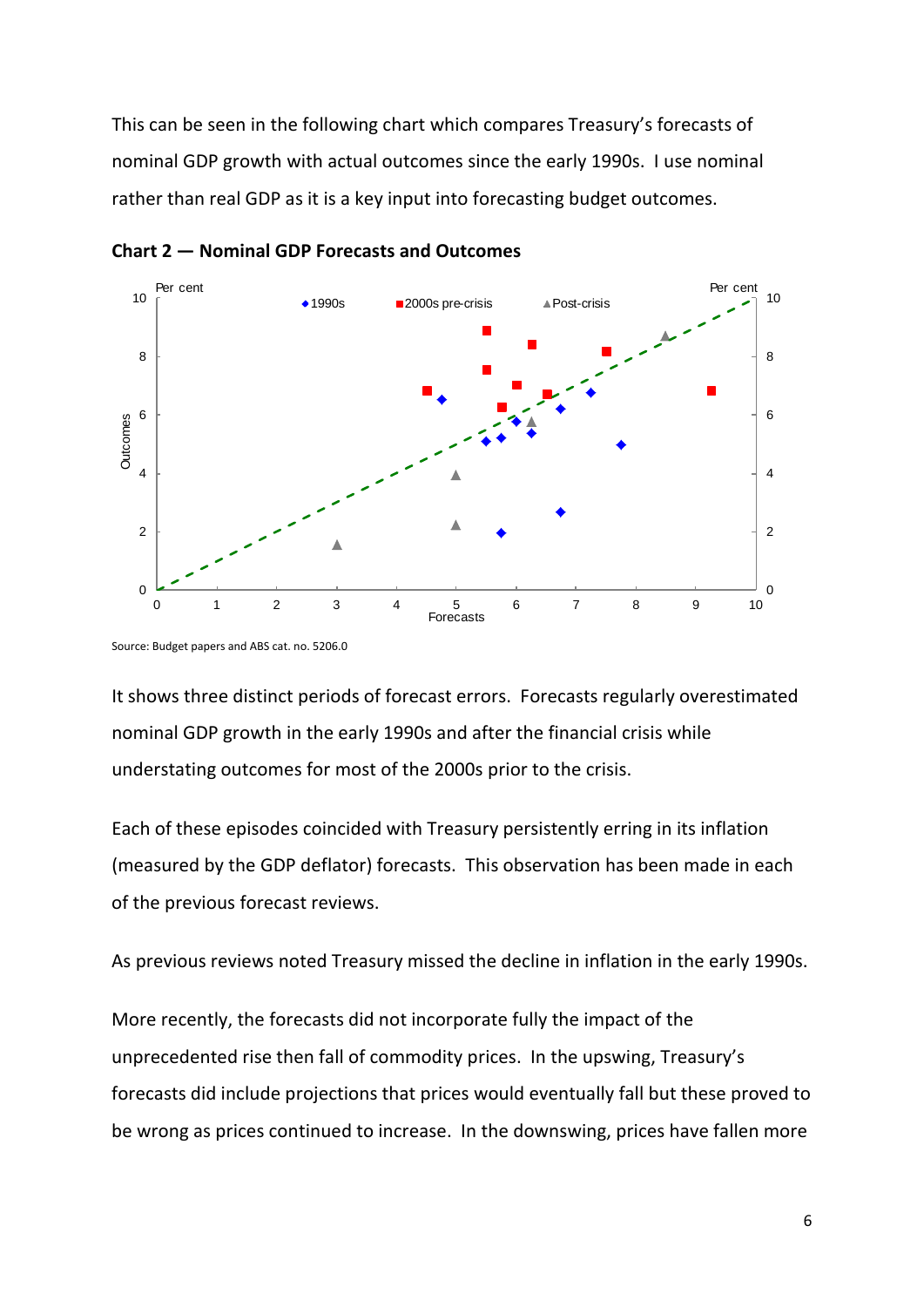rapidly than Treasury's assumptions implied. Heightened volatility in Australia's terms of trade has made it more difficult to forecast nominal GDP outcomes.

While difficulty in forecasting the GDP deflator has been a feature of Treasury's (and others') forecasts, past reviews have shown that its real GDP forecasts were more accurate and unbiased. Therefore, it is the persistent errors in Treasury's real GDP forecasts of the past few years that have been unusual.

The chart shows that in the 1990s and 2000s there was no distinct under or overestimate in Treasury's forecasts for the real economy. However, since the crisis Treasury, like the other forecasters presented earlier, has for the most part overestimated real GDP growth.





Source: Budget papers and ABS cat. no. 5206.0

Now I do not wish to push this point too hard as the sample set is very small but it is consistent with what we are seeing across a range of forecasters and countries.

So how does Treasury go about forecasting the economy?

Its approach is very rigorous.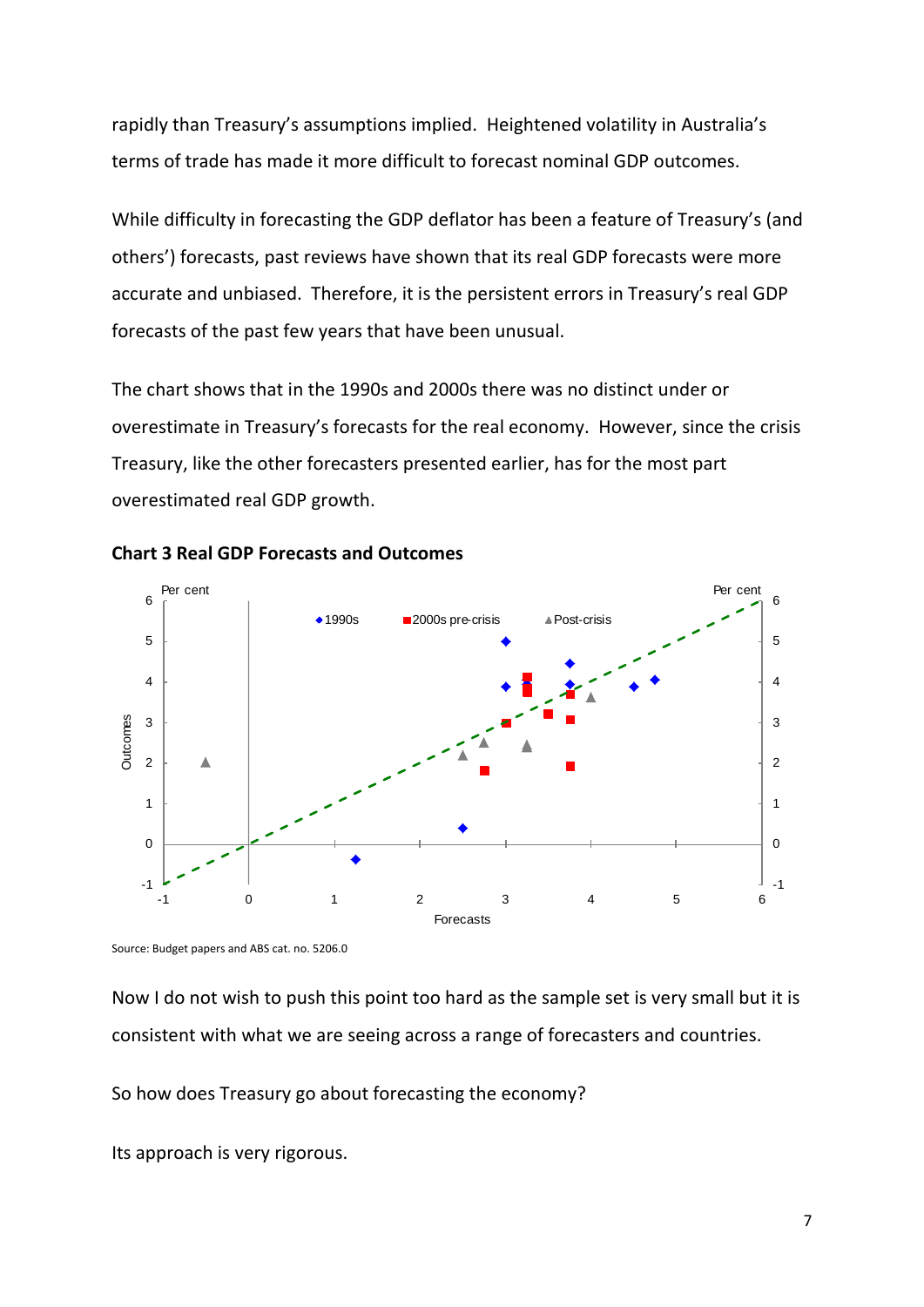It employs a range of sophisticated, single-sector models that explain and forecast various aspects of the economy. Most of the expenditure side of the economy – consumer spending, dwelling and business investment, exports and imports – as well as the labour market and prices and wages are modelled.

The forecasting round begins with the release of the quarterly national accounts. Key commodity price, exchange rate and interest rate assumptions are set and forecasts are made for Australia's major trading partners.

Sector analysts who monitor each of the important sectors of the economy then run the models. The initial forecast runs are then adjusted to reflect judgments about the recent performance of the models and whether the models are reflecting nearterm information from a range of partial economic indicators.

These initial forecasts are subject to internal peer review at sector meetings and externally at various sub-committee meetings of the Government's Joint Economic Forecasting Group (JEFG). JEFG includes representatives of Treasury, the Reserve Bank of Australia, the Department of the Prime Minister and Cabinet, the Department of Finance and Administration and the Australian Bureau of Statistics.

This forecasting process is thus very iterative, as initial forecasts are adjusted in response to discussions and consistency checks from senior members of Treasury's Macroeconomic Conditions Division. A final set of forecasts is constructed for review at the full JEFG meeting before it is presented to the Treasury Executive.

Anyone who has been involved in public-sector economic forecasting would recognise this process. There are only so many ways to forecast the economy. All forecasting involves the use of quantitative tools, analysis of the recent data and a varying amount of judgment and experience.

Indeed, a review of the forecasting approaches of other public-sector organisations shows that their forecasts are dependent on some combination of economy-wide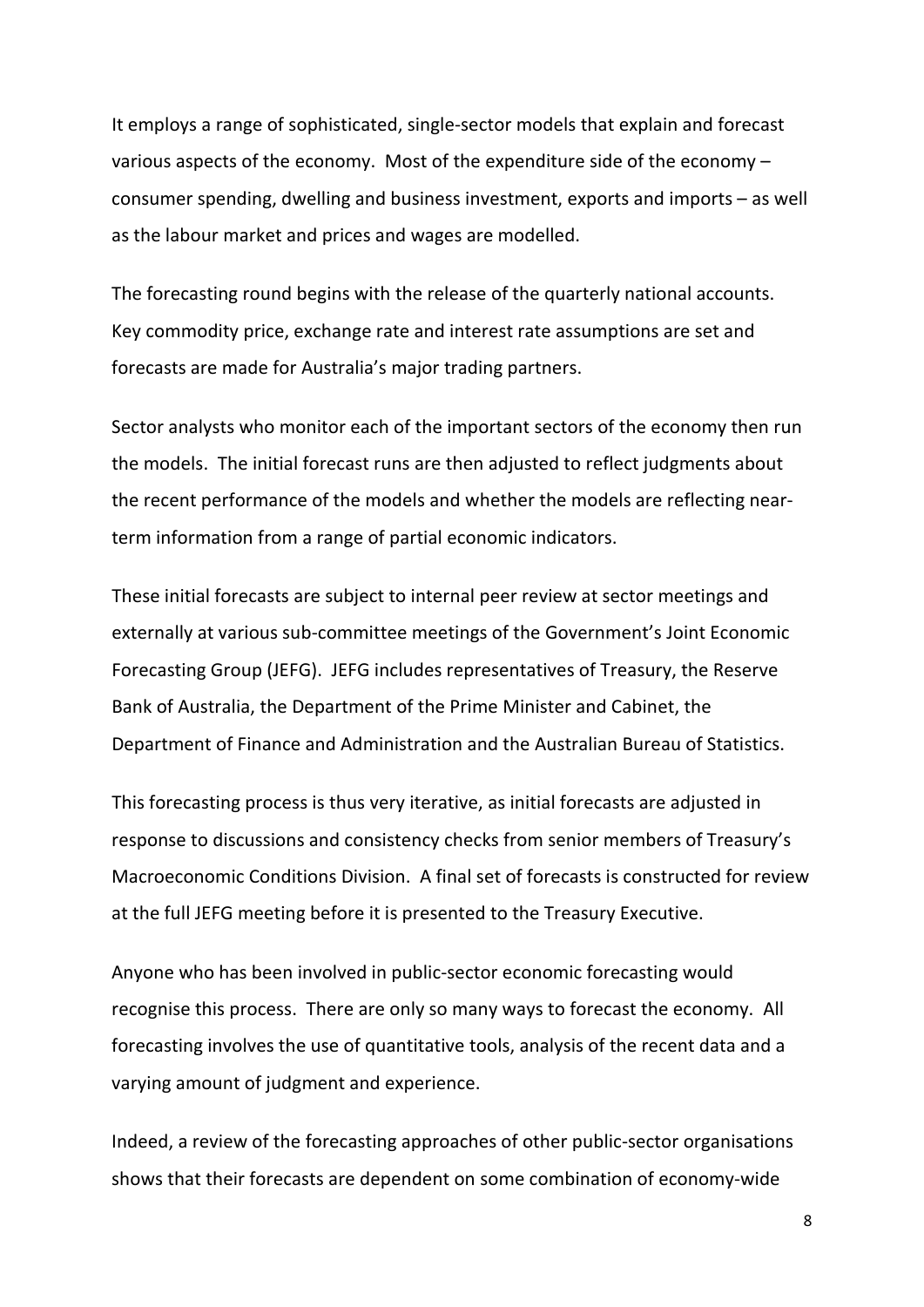models, time-series techniques, single-sector models, input from sector analysts and judgment applied during the early stages of the forecasting process and afterwards by senior policy makers. The weight given to each of these inputs varies across institutions and often over time within the same institution.

## *Current Review*

In thinking about Treasury's forecasting process it is useful to think about forecasting as the management of uncertainty. Good forecasting practice should aim to:

- Manage uncertainty about the outlook;
- Reduce uncertainty around our understanding of the economy today; and
- Clearly communicate the uncertainties around the forecasts.

#### *Managing uncertainty about the outlook*

Managing uncertainty around the outlook is difficult but there are things forecasters can do to help.

One main source of uncertainty around the outlook is our understanding of how the economy works. In practice this is reflected in the estimated co-efficients in models of the economy or in the judgment embedded in the forecasts.

Another main source of uncertainty is around the variables that are assumed to be exogenous to the economy. A good and topical example of the impact of this uncertainty has been the overprediction of commodity prices and global growth over the past few years.

These sources of uncertainty are always present. However, they are heightened at times when the economy is subject to unprecedented shocks or when there are significant changes in private or public-sector behaviour.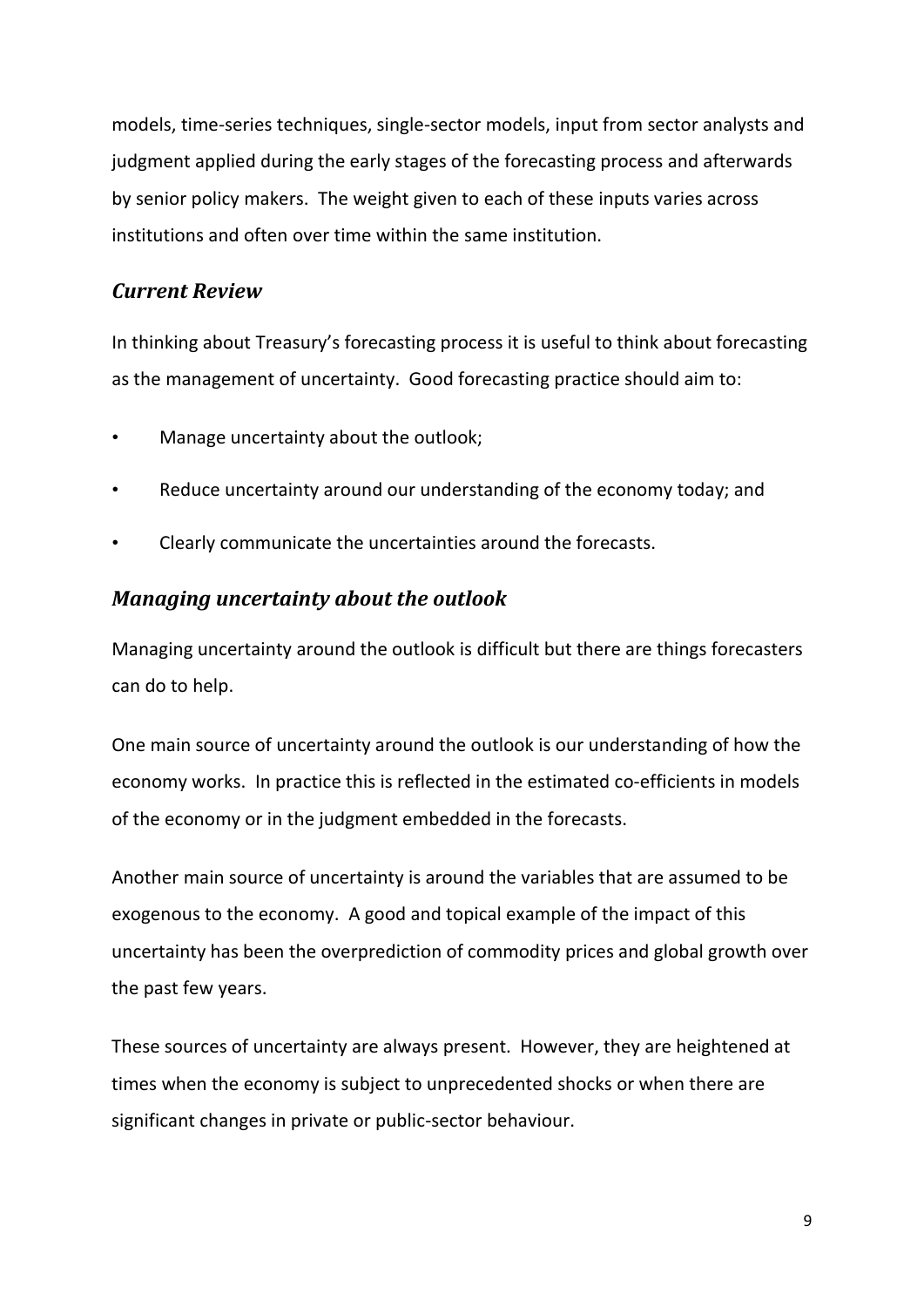To the extent that there is a consensus around best forecasting practice it is that as wide a range of inputs as possible should be used in the process. In effect casting the net as wide as possible will help manage, but not eliminate, uncertainty around the outlook.

No one approach will provide accurate forecasts of the economy but drawing on a range of quantitative inputs, judgment and historical experience may triangulate a better outcome. Most importantly, it will minimise the risk of relying on a single approach that is wrong.

Institutions like the Bank of England and the Bank of Canada are very explicit in their desire to bring as wide a range of inputs into the forecast process.<sup>[1](#page-9-0)</sup>

In practice, such an approach typically has an economy-wide model at the centre of the process.<sup>[2](#page-9-1)</sup> This provides an efficient way to combine the many linkages in the economy and assess the impact of economic developments over the forecast horizon in a consistent way.

This is then augmented by a range of tools including inputs from sector specialists, time-series and single equation models and judgment of senior policy makers.

One of the main conclusions of my Review was that Treasury's current approach relies on fewer sources than many other public-sector forecasters. It relies predominantly on a small number of single-sector models. This is not a problem in itself. The individual models provide a sound base for forecasting. They are rigorous and fit history well. But by definition they are a narrow description of the economy.

<span id="page-9-0"></span> $1$  Burgess, S. et.al. (2013), "The Bank of England's forecasting platform: COMPASS, MAPS, EASE and the suite of models", Bank of England Working Paper No. 471, May. Gervais, O and Gosselin, M. (2014), "Analysing and Forecasting the Canadian Economy through the LENS Model", Bank of Canada Technical Report 102, July.<br><sup>2</sup> For a review see Pagan, A. and Robertson, J. (2004), "Forecasting for Policy" in Clements, M. and Hendry, D.

<span id="page-9-1"></span>Economic Forecasting, Blackwell.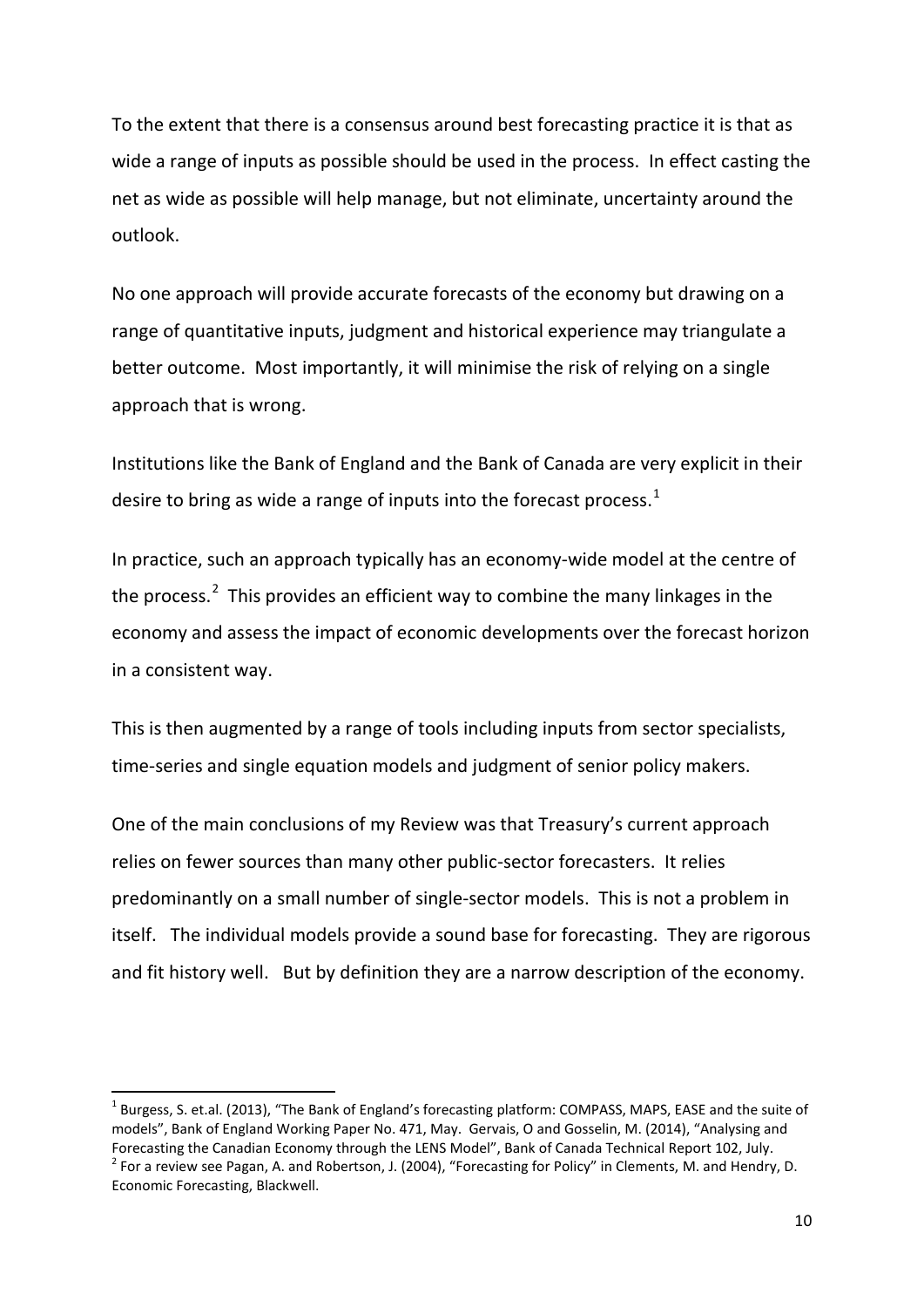They are not designed to efficiently incorporate all of the linkages in the economy. So, as a tool, their ability to cope with changes in economic circumstances and shocks is constrained.

When forecasting in an iterative way, with single-sector models, it is also extremely important that the model forecasts be challenged by well-informed judgment and by other quantitative inputs.

To an extent this does happen in Treasury but in my observation of one, admittedly uncontentious, forecasting round there is scope to deepen and broaden the judgmental input into the forecasts and the variety of quantitative inputs used.

Another feature of Treasury's forecasting process that I highlighted was that it would be biased toward achieving trend-like consensus outcomes.

For a small open economy like Australia, persistent and short-term deviations from trend are likely to be driven by global economic shocks, large changes in commodity prices or from the financial sector. Other factors could also be important but these three factors encompass much of Australia's experience with shocks.

Treasury's Australian forecasts are underpinned by global growth forecasts that are heavily informed by international agencies and consensus. This reflects the judgement that relying on international agencies or the relevant economy's public and private forecasts is the best basis for global forecasts. Treasury does not have the resources to allow 'bottoms-up' forecasts of all the major economies. Instead, it focusses on those economies of most importance to Australia, including through intelligence from Treasury's overseas posts. For example, Treasury recently adopted a below-consensus view on China.

Moreover, the channels of influence from the global economy into Australian forecasts are quite limited. The global economy largely influences Treasury's Australian forecasts through growth in our major trading partners. The links to the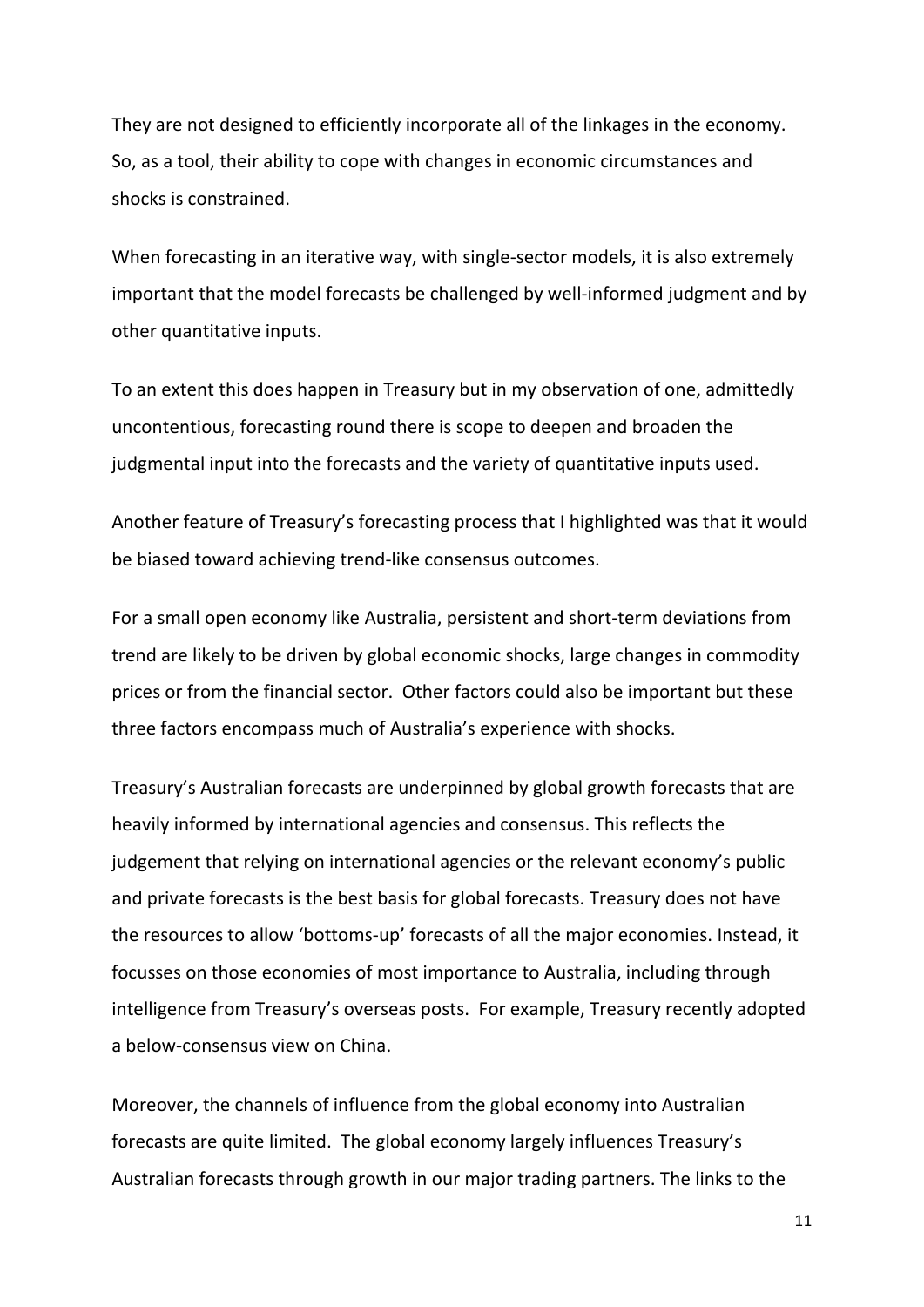global economy are broader and more complex than this but are, admittedly, difficult to account for in many macroeconomic models or in judgmental assessments of forecasts.

For example, Treasury's approach does not automatically reflect observations of common global themes, such as the unusual weakness in business investment around the world, which may have relevance to thinking about Australia.

Commodity prices are now also assumed to be unchanged over the two-year forecast horizon. This is common practice as commodity prices are hard to forecast. But it does leave Treasury's forecasts vulnerable to large or persistent changes in commodity prices. There is no easy solution as forecasting commodity prices is very difficult.

Importantly, in a now more sophisticated global economy, financial factors also play a limited role in the forecasting process, both within the empirical models and in the application of judgment. The exchange rate is largely assumed to remain unchanged over the forecast horizon, while interest rates are assumed to move broadly in line with market expectations. Once again, this is common practice.

With these assumptions in place it is difficult to produce a forecast that is significantly different from trend in the absence of a large change in the consensus on global growth, commodity prices and financial parameters between each forecast round.

I think that the consequence of this can be seen in the next chart which shows the mean absolute errors in Treasury's GDP forecasts since the early 1990s and the errors in some naïve trend-following models. The degree of error in Treasury's forecasts is little different from these simple trends<sup>[3](#page-11-0)</sup>.

<span id="page-11-0"></span> $3$  The trend forecasts simply assume that growth in the coming year will be the same as the current year or the average growth rates of the past 3 and 5 years respectively.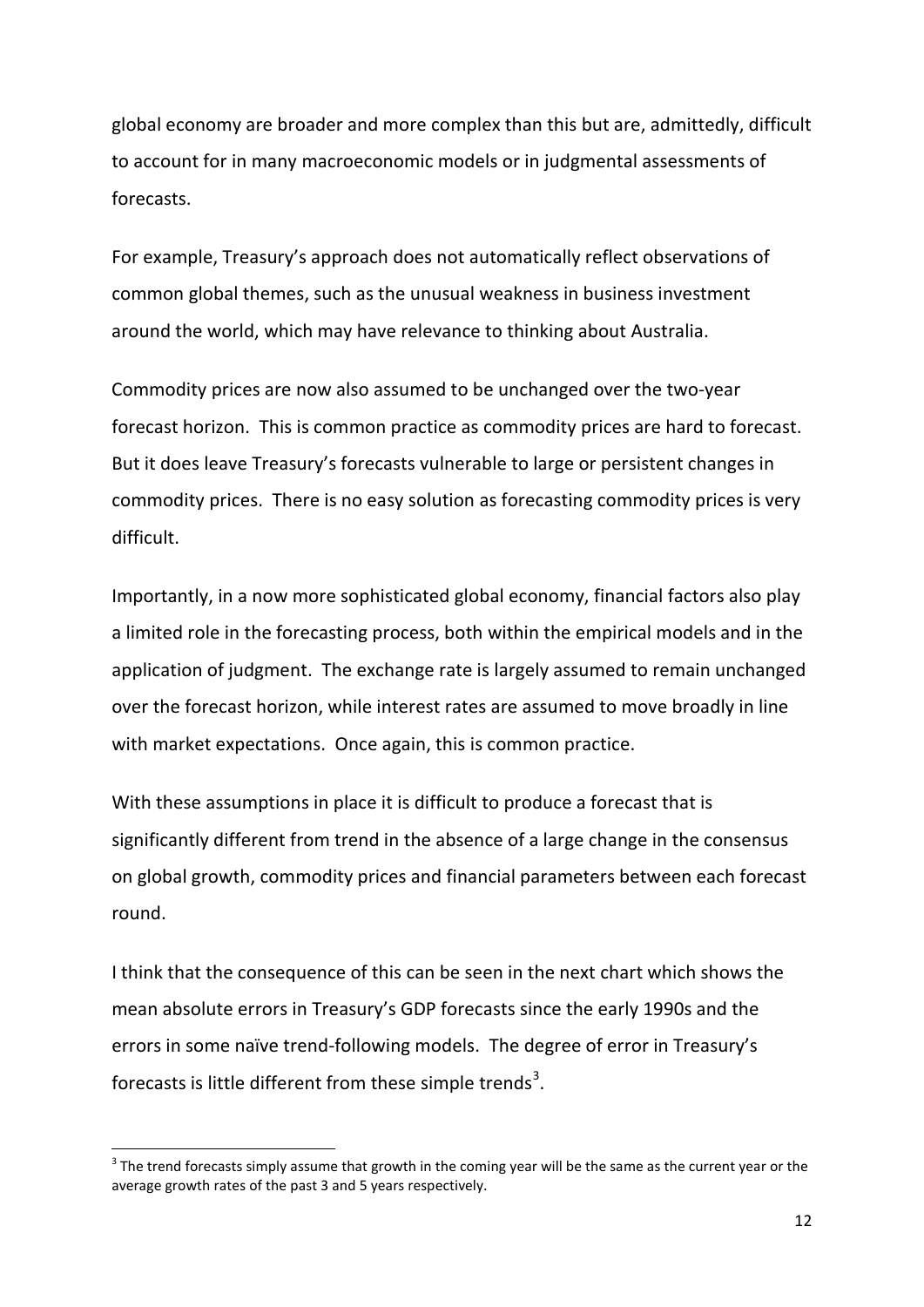

### **Chart 4 — Budget and trend forecast errors**

Source: Budget papers and ABS cat. no. 5206.0

These issues have a number of implications for Treasury's forecasts.

It means that Treasury's forecasting approach is likely to generate reliable forecasts at times when economic conditions are normal but will be challenged at other times.

There is a therefore a high probability that structural changes or persistent shocks will not be adequately incorporated into the forecasts.

Now this is true of most forecasters not just Treasury.

To better manage the uncertainty around the outlook Treasury will adopt a number of changes over the course of this year that I recommended to its forecasting processes:

• Treasury will embed a system-wide model into the process. This will not be used to generate the final forecasts but to ensure that economy-wide issues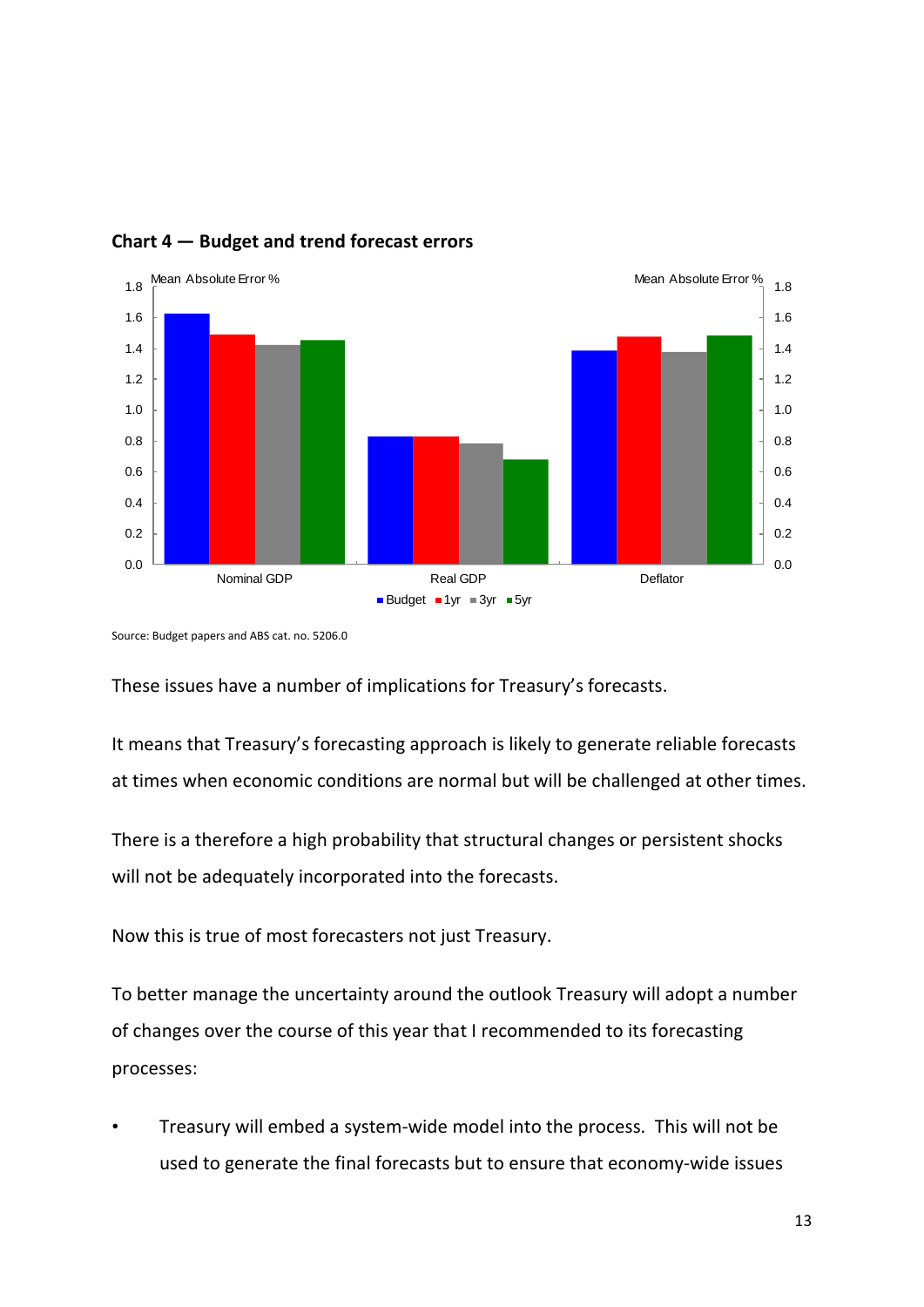are captured effectively. It will also allow for efficient analysis of alternative scenarios so that discussion of the possible risks to the forecasts can be both better understood and better explained and quantified for Government and the public.

- This was also a recommendation from the 2012 forecasting review and Treasury has acquired a macroeconomic model that it had begun to use as a check against its sector-based forecasts.
- My recommendation is to run the model at the start of the process to assist in gaining an understanding of the overall likely path of the economy over the forecast period.
- Engagement with senior officers from a wider range of areas of responsibility within the Treasury will occur throughout the forecasting process as another method to ensure that judgement by senior officers on economy-wide and global trends are given due consideration.
- Treasury will also engage a panel of external experts to review a range of quantitative forecasting techniques that could be added to its forecasting toolkit. This will enhance the range of other quantitative tools available, including developing time-series and other models of the variables of interest. Treasury will also conduct a rigorous annual audit of the single-sector models.
- Since the recession of the early 1990s Treasury has conducted an extensive business liaison program to obtain more timely information on the course of the economy than that available through official statistics and to embed this in its forecasts. Treasury also meets regularly with private sector economists to test its thinking around the forecasts. This will be expanded to engage more with private sector commodity analysts to further increase the sources of information on the risks around the world economy and commodity prices.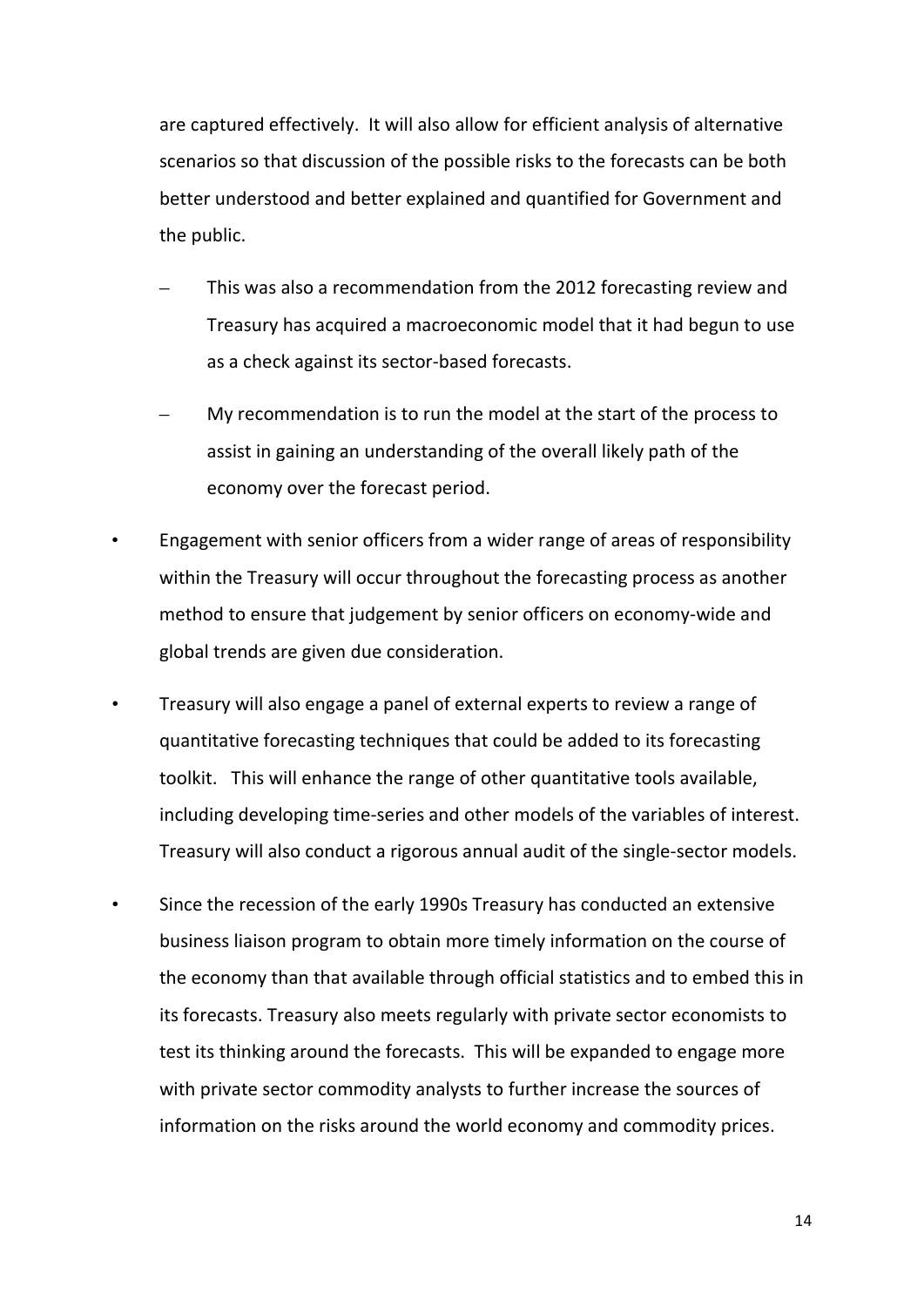• I am also leading a set of work within Treasury to explore more deeply the impact of the financial sector of the economy and how it can be best incorporated into the forecasting process. The use of an economy-wide model will assist.

I also reflected on the resourcing within Treasury for the preparation of the forecasts. Treasury has around 30 staff allocated to the monitoring and forecasting of the domestic and global economies. There is a heavy reliance on highly-skilled but sometimes relatively inexperienced staff in generating the forecasts. My recruitment to Treasury is a part of a suite of measures being implemented to enhance the ongoing technical development and experience of the economic staff, recognising that Treasury requires both officers who have deep technical knowledge and those with a broad understanding of economic policy and implementation across the wide range of Treasury responsibilities. The Sydney office -- and the soon to be opened Melbourne office – will be a key part of this process by facilitating this high-level recruitment.

Now let's return to the two other areas of dealing with the uncertainty of forecasting – reducing the uncertainty about the present and communicating the uncertainty about the future.

These are two areas where there has been some advance in forecasting practice over the past decade or so.

#### *Reducing the uncertainty around the present*

Forecasters are spending more time focussing on understanding the here and now of the economy and are also more explicit in their acknowledgment of the uncertainty around the outlook.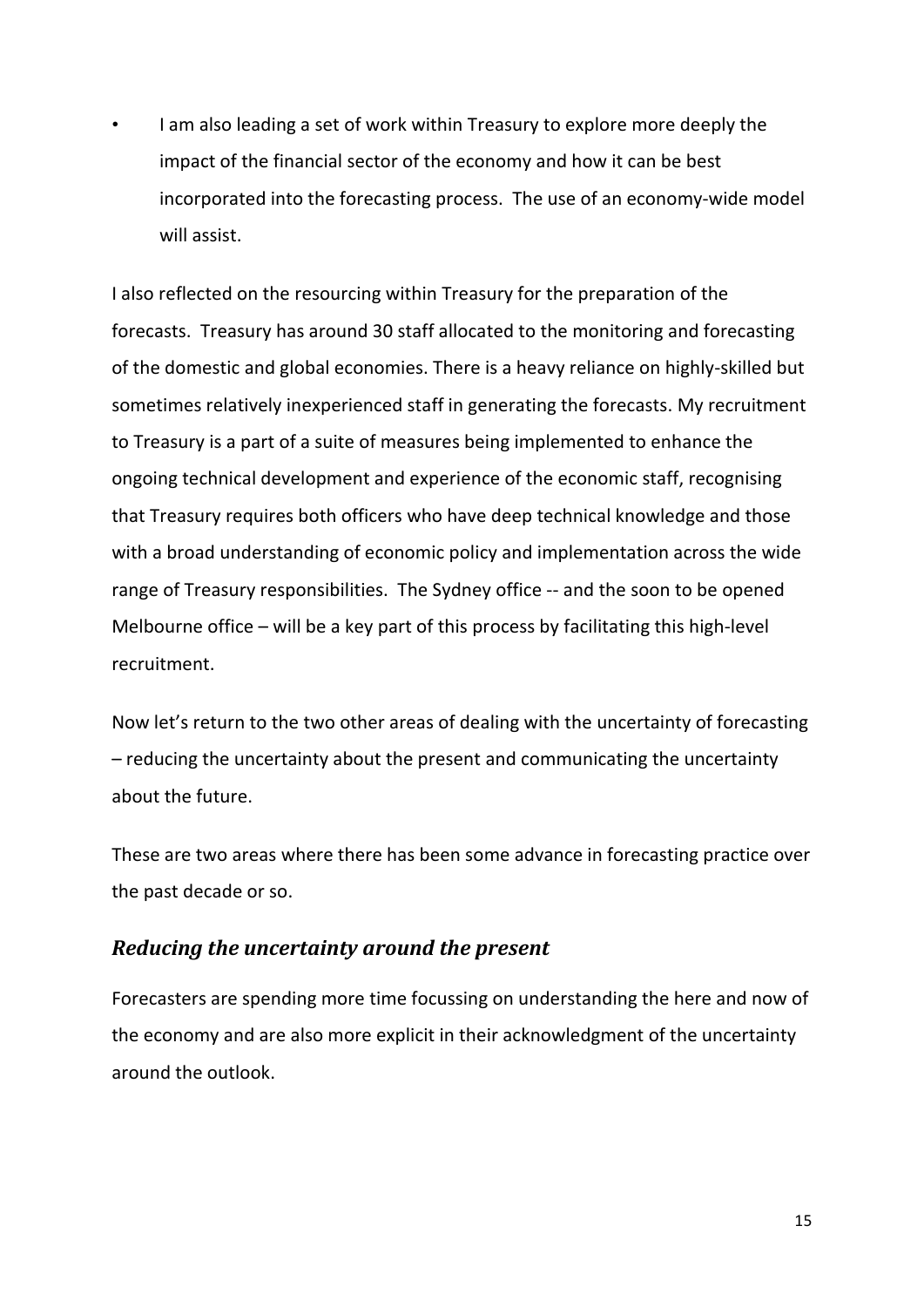Treasury devotes considerable resources to analysing the current state of the Australian and global economies. Monitoring a wide range of economic data is the bread and butter work of Treasury.

This work is used to brief ministers and senior staff and develop Treasury's understanding of the economy. It is similar to the macroeconomic work conducted in any public-sector economic agency.

This work has been formalised in other public and private sector institutions in the form of a nowcast of the economy. A nowcast basically brings together a wide range of economic data and extracts the common information in it to provide a timely estimate of the current pulse of the economy.

An advantage of this technique is that it provides a timelier read on the economy than an ABS National Accounts release. It also helps reduce the uncertainty around the starting point of the forecasts.

This may seem like a small point. However, assumptions about what the economy is doing now often have an outsized impact on the forecasts. So reducing uncertainty about the present is an important first step in forecasting.

Treasury will also embed this into its forecasting process.

#### *Communicating uncertainty*

One of the recommendations of the 2012 forecasting review was to assess the sources of error in Treasury's forecasts in each budget. Another was to expand on the range of risks around Treasury's forecasts of the economy and the budget.

Both of these recommendations have been implemented and appear in Statement 7 of the Budget Paper No. 1 and are also commonly found in the reports of other fiscal agencies and central banks.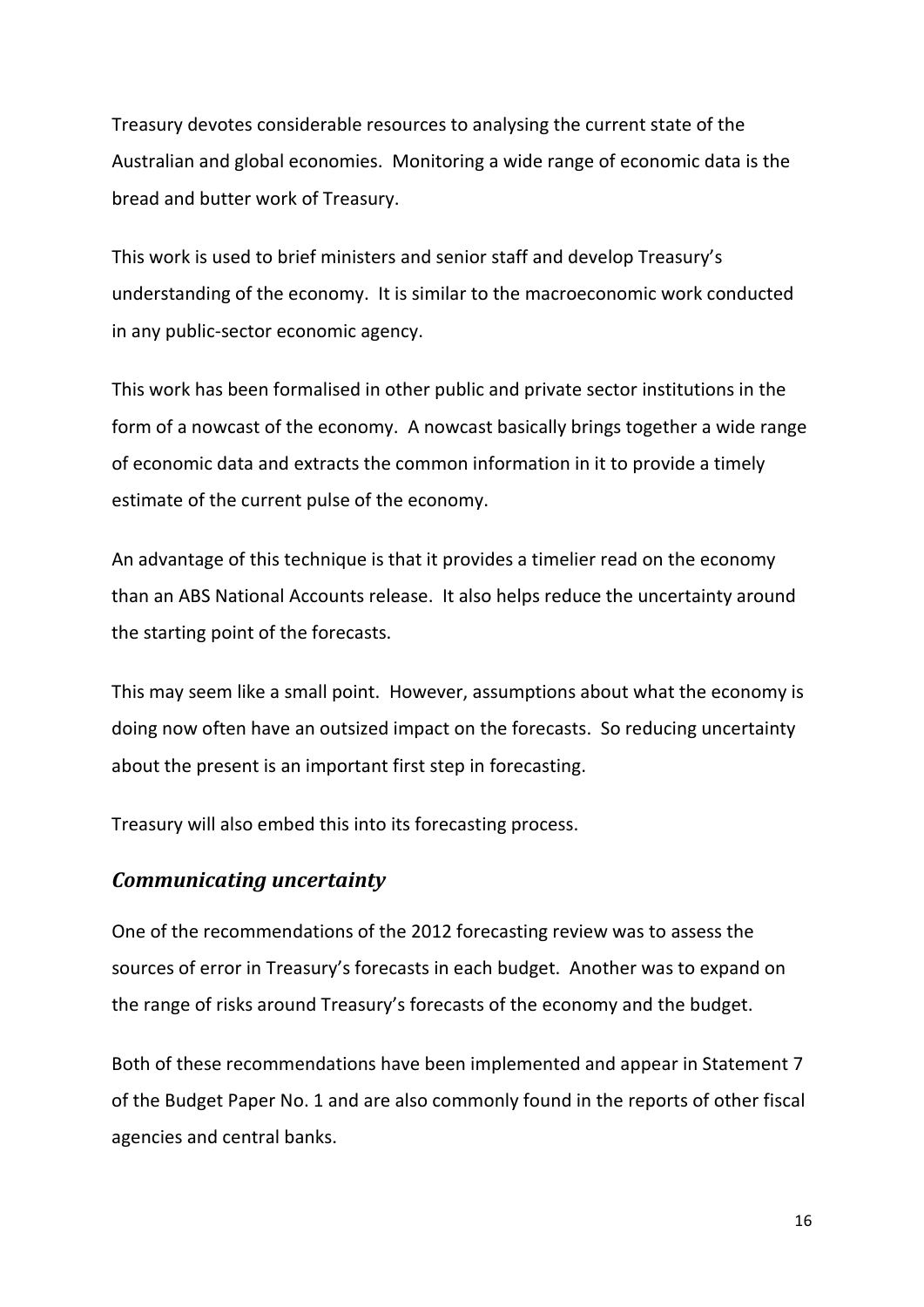The Budget Papers provide a fan chart that plots a range of future budget outcomes based on the historical experience of budget forecast errors. Unfortunately, these charts do not attract as much attention as they deserve.

While it is natural that the point estimate of the budget outcome attracts most of the attention it is in reality only one of a wide range of possible outcomes. This is illustrated in the following chart.



**Chart 5 — Confidence intervals around the underlying cash balance forecasts**

Source: Budget papers and Treasury

Note: The central line shows the outcomes and 2015-16 MYEFO point estimate forecasts. (f) are forecasts. Confidence intervals use RMSEs for MYEFO forecasts from the 1998-99 MYEFO onwards.

These charts deserve more attention as they are a better reflection of the possible range of economic and budget outcomes. The central point estimate forecast is essentially an estimate of how the economy *may* look under *one* scenario which assumes close to consensus global growth, unchanged commodity prices and broadly unchanged financial conditions. It will be wrong if these assumptions are wrong or if our understanding of the behaviour of the economy under these assumptions is wrong.